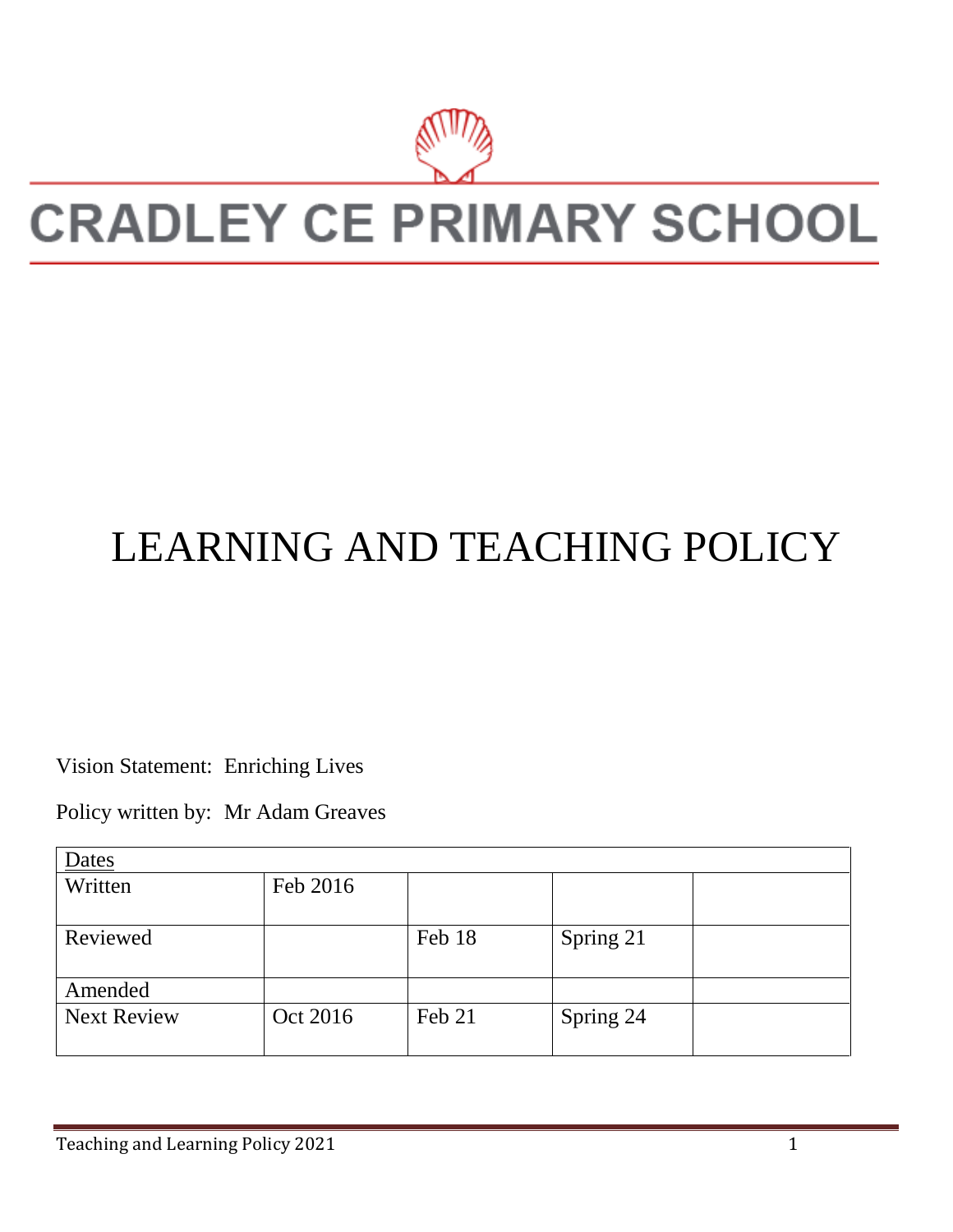# Proverbs 22:6

Start children off on the way they should go, and even when they are old they will not turn from it.

#### 1, **School Aims and Implementation**

- 1.1, Cradley CE Primary School aims to provide children the opportunity to develop towards their full potential; academically, emotionally and socially:
- Providing the highest standard of education to enable children to acquire the skills, knowledge and concepts relevant to their future.
- Promoting an ethos of care, mutual respect and support, where effort is valued and success celebrated.
- Enabling children to become active, responsible and caring members of the school and wider community.

#### 1.2, The school works towards these aims by:

- Promoting high quality learning and attainment.
- Providing a high quality learning entitlement and environment.
- Valuing each other and ourselves.
- Working in partnership with parents and the community.

#### 2, **Learning and Teaching Policy Introduction**

- 2.1, Learning and teaching are the key functions of our School.
- 2.2, At Cradley CE Primary School we work towards the aims of the School through providing high quality learning experiences within all we do; in the discreet and hidden curriculum, in the School environment and the interactions between all members of the School community. We believe that we teach the children through all that we do: through the implementation of the policies, systems and practice that determines the curriculum and school day; learning and teaching should not just be seen as an isolated activity that happens in a classroom.

#### 2.3, We believe that:

- 1. Learning should be a rewarding and enjoyable experience for everyone i.e. learning should be fun and enable children to make expected or accelerated progress;
- 2. Teaching needs to equip children with the skills, knowledge and understanding necessary in order that they can play an increasingly useful and positive role in society and make informed choices about their lives both now and in the future;
- 3. High quality teaching and learning experiences support children to be able to lead happy and rewarding lives, now and in the future;
- 4. High expectations of learning behaviours are evident through explicit teacher modelling.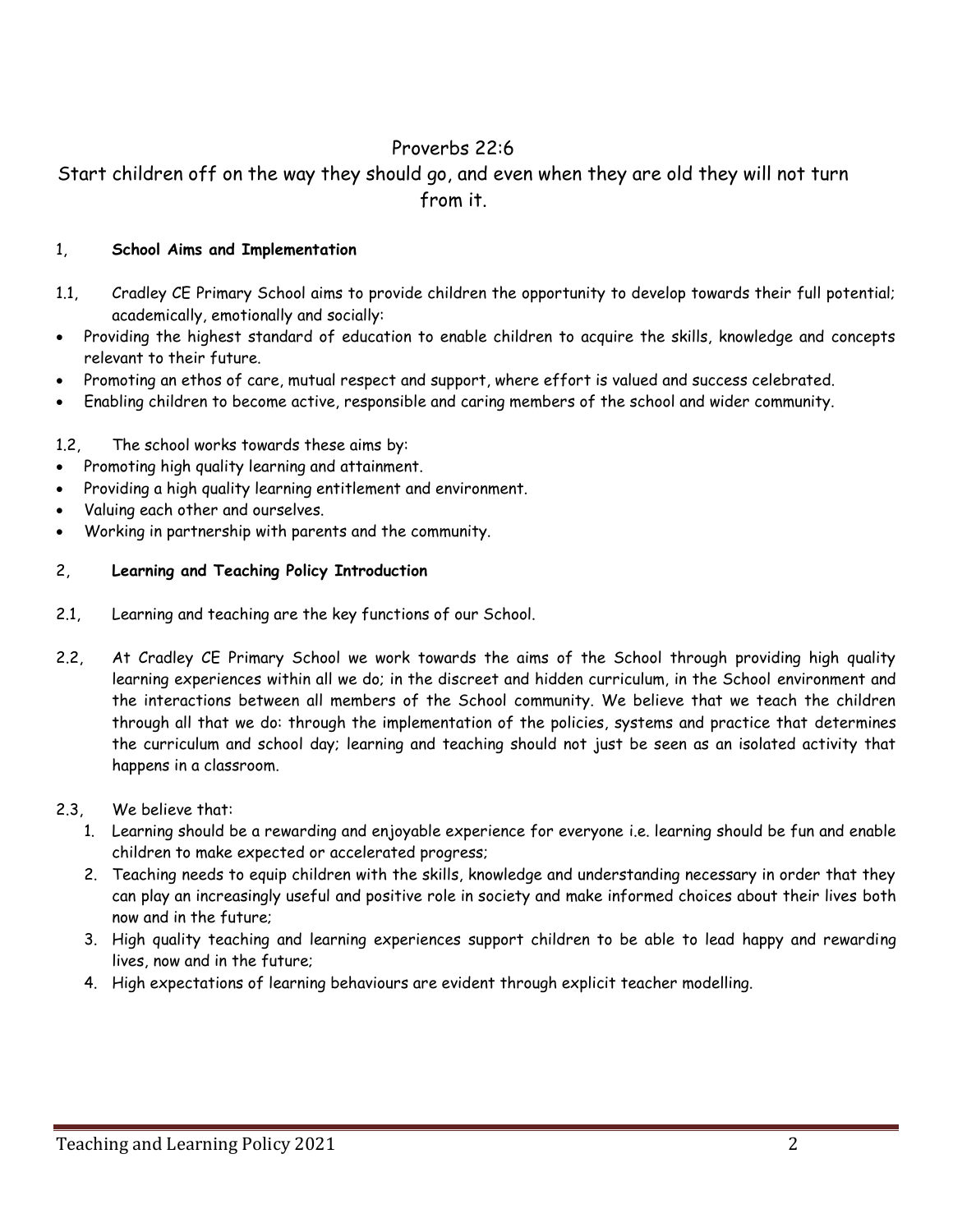# 3, **Aims**

# 3.1, General

- 3.1.1, To ensure all staff, children, parents/carers and Governors are aware of the aims for Learning and Teaching at Cradley and that these are consistently applied in order to:
	- Promote high quality teaching and learning across the school;
	- Raise standards by ensuring consistency and continuity of teaching and learning;
	- Ensure all children are included, motivated and engaged by their learning;
	- . Promote high quality learning experiences that focus on the development of skills, knowledge and understanding;
	- Promote the idea of lifelong learning for all members of the School community: children, parents/carers, staff and Governors.

# 3.2, **School Staff**

3.2,1, To support the aims of the School through:

- Promoting positive relationships between all members of the School community including; children and children, children and staff, children and their parents/carers and staff and parents/carers;
- Providing a secure, stimulating environment where all children are supported in responding to the challenges involved in moving towards their full potential;
- Providing a broad, balanced and engaging curriculum which is appropriately differentiated according to the needs of the children;
- Addressing issues of entitlement to ensure equality of opportunity for all children;
- Rewarding children for all the good things they do both in School and in the wider community;
- Promoting a positive self-image whereby children are encouraged towards a sense of responsibility for themselves and others;
- Providing the skills which encourage children to become confident, independent learners.

# 3.3, **Children**

- 3.3.1, To support the aims of the School through:
	- Promoting positive relationships between all members of the School community including; children and children, children and staff, children and their parents/carers and staff and parents/carers;
	- Attending school regularly with a positive attitude, eagerness to learn and to behave in a way that allows themselves and others to learn;
	- Working well independently and collaboratively; remembering what they have learnt and having the confidence to apply skills and knowledge in new contexts;
	- Persevering with their learning and knowing that when they find it difficult they can ask for help;
	- Taking pride in their work, always trying their best and aiming to get better all the time.

# 3.4, **Parents and Carers**

- 3.4.1, To support the aims of the School through:
	- Promoting positive relationships between all members of the School community including; children and children, children and staff, children and their parents/carers and staff and parents/carers;
	- To be understanding and supportive of our aims in learning and teaching and sign the School's Home-School Agreement;
	- To attend and contribute to Parents Evenings;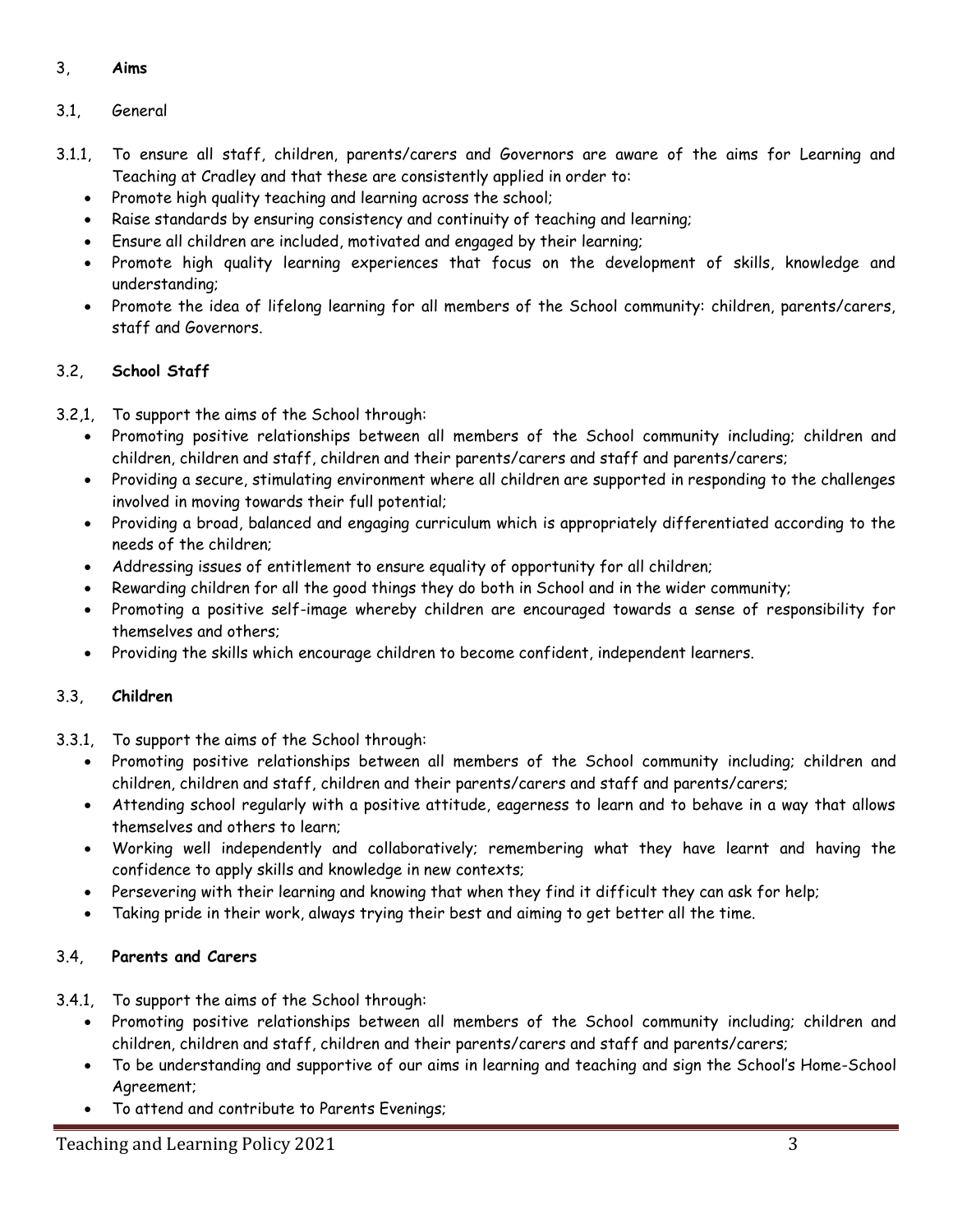- To support their children with their homework activities including reading and helping their children improve skills in memory needed for learning through practising a concept, memorising a text or knowing the multiplication tables (please refer to Homework Policy);
- To praise their children for the good things that they do in school;
- To communicate and work with the school whenever their child needs further social or emotional support or to develop their child's skills and understanding.

# 3.5, **Governors**

- 3.5.1, To support the aims of the School through:
	- Promoting positive relationships between the Governing Body and all other members of the School community including; children, their parents/carers and staff;
	- To have a designated committee who will:
	- meet with the Head Teacher and Deputy Head Teacher at least once a year to find out about;
		- the school's systems for planning work, supporting staff and monitoring progress;
	- the allocation, use and appropriateness of resources;
	- how the standards of achievement are changing over time.
	- Visit School and talk to children about their learning experiences;
	- Promote and support the positive involvement of parents within the school;
	- Attend training and other related events;
	- Report to the governing body with recommendations, if appropriate, annually;
	- Work with Senior Leaders to review the School's Learning and Teaching Policy.

# 4, **Implementation of the Learning and Teaching Policy**

# 4.1, **What is 'good learning'?**

- 4.1.1, At Cradley CE Primary School we believe that children learn best when;
	- They are encouraged to form positive relationships with their teacher, peers and other members of the school community;
	- They have clear direction and are praised for all the good things that they do;
	- They are actively involved in their learning at an appropriate level to match their learning needs;
	- They are encouraged to become increasingly autonomous learners;
	- They are appropriately challenged with learning experiences which are relevant to their lives and interests and are inspiring, motivating and engaging;
	- They are working in an environment which is safe, caring, supportive and stimulating;
	- Their learning is well structured and delivered;
	- Their learning is effectively differentiated;
	- Their learning addresses appropriate and pertinent aspects of the children's future development both within overarching and explicit provision;
	- Their learning encompasses the values and skills of the school in aiding the development as future effective citizens;
	- Their learning enables appropriate and pertinent aspects of personal, social, moral, spiritual, cultural and emotional development within both overarching and explicit provision.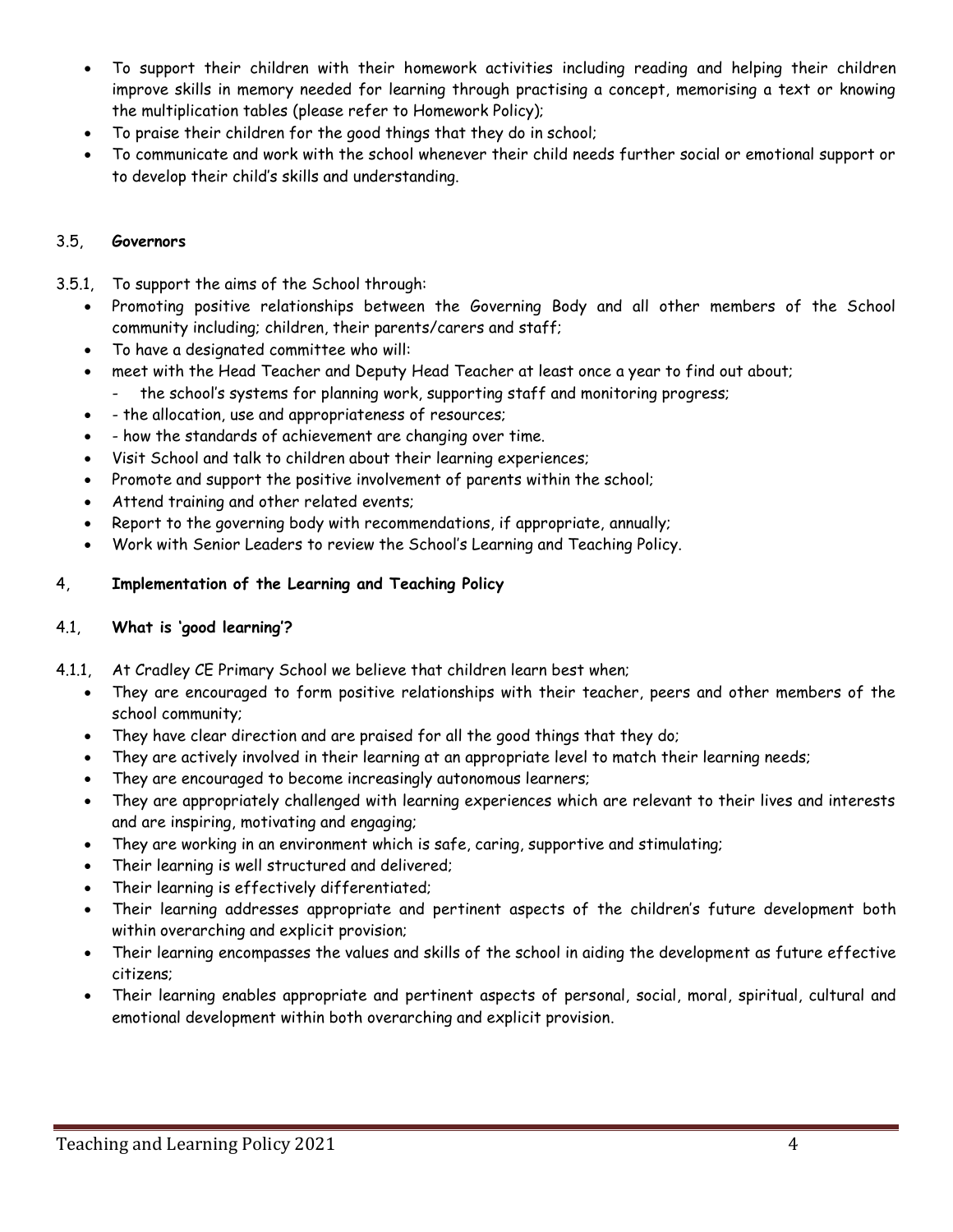- 4.2, At Cradley CE Primary School we believe that children learn best when they are encouraged to form positive relationships with their teacher, peers and other members of the school community;
	- Children and adults demonstrate mutual respect;
	- Children and adults developing a good rapport with one another;
	- Children demonstrating respect and consideration for themselves and others modelling the values and skills of the school at all times;
	- Children reflecting on how their behaviour affects themselves and others;
	- Children working with adults to establish and meet rules and targets for both learning and behaviour;
	- Children supporting, encouraging and praising each other;
	- Children being intelligently critical of their own work and that of others;
	- Children taking pride in shared and personal successes;
	- Children able to work independently and in collaboration with others;
	- Children able to reflect and evaluate on their own progress and learning through using and developing effective communication skills from explicit modelling;
	- Children being keen, able and confident to tell their parents/carers about their school-day in an honest way.
- 4.3, At Cradley CE Primary School we believe that children learn best when they have clear direction and are praised for all the good things that they do;
	- Children use the clear steps to success in order to support them to achieve the lesson's learning goal;
	- Children are able to carry out tasks and activities successfully following clear instructions from their teacher;
	- Children are rewarded with house points on their house chart, certificates, or other appropriate rewards, when they have shown good learning behaviours, have made good progress or arising from a good completed piece of work;
	- Children know exactly what is expected of their learning behaviours through high expectations from their teacher and other adults with particular reference to the School's Aims, Rules and Values as well as individual class rules.
- 4.4, At Cradley CE Primary School we believe that children learn best when they are actively involved in their learning at an appropriate level to match their learning needs;
	- Children enjoying their learning and allowing others to do so as well;
	- Children eager to ask questions competently using whole sentences, at a variety of levels;
	- Children making informed contributions to class discussions and shared learning experiences;
	- Children learning from 'hands on' experiences; practical and appropriate activities;
	- Children working on task for increasingly extended periods of time;
	- Children engaged in a range of independent and collaborative tasks;
	- Children keen to talk about what they have been doing and what they have learned;
	- Children gain an appreciation of learning that continues to flourish as they become older.
- 4.5, At Cradley CE Primary School we believe that children learn best when they are encouraged to become increasingly autonomous learners;
	- Children showing initiative and taking responsibility for their own learning including;
		- i. Independently organising their own learning resources and are quickly able to begin their work;
		- ii. Using their individual learning targets to assess their own work, and those of other children, against the lesson's success criteria; thinking of ways to improve their work;
		- iii. Having the opportunity to plan and direct their own learning;
		- iv. Having access to clearly labelled resources and being able to select and use them with increasing independence;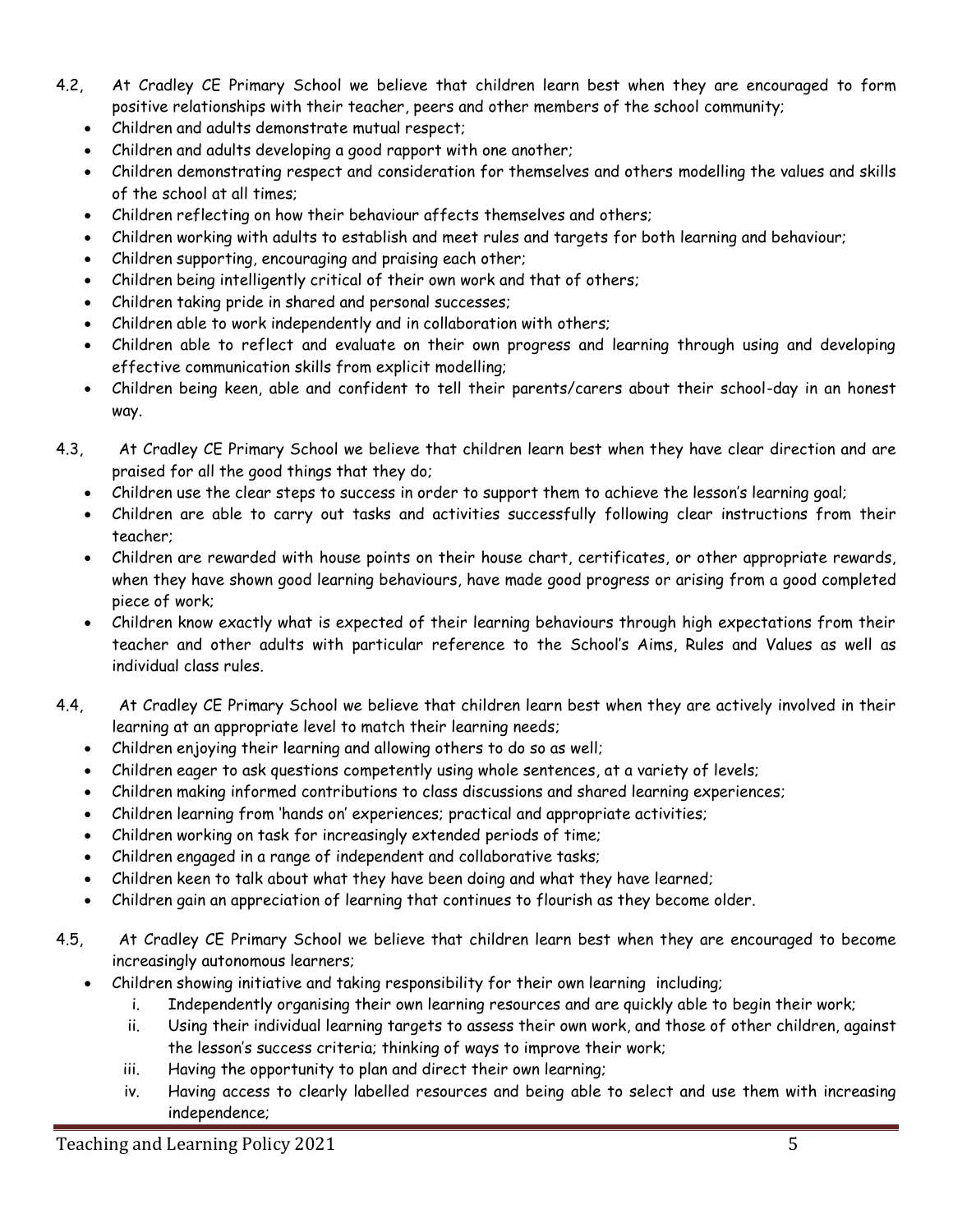- v. Developing their research skills using a variety of resources;
- Children are increasingly able to manage their own emotions and relationships.
- 4.6, At Cradley CE Primary School we believe that children learn best when they are appropriately challenged with learning experiences which are relevant to their lives and interests and are motivating and engaging
	- Children engaged in activities which match their ability, and which challenge and extend their thinking, develop their knowledge, skills and imagination and increase their use of appropriate vocabulary;
	- Children taking pride in their work and wanting to succeed in it;
	- Children being involved in investigations and problem solving tasks;
	- Children having the opportunity to work both within the School environment and also in alternative environments, when appropriate, during educational visits;
	- Children keen to finish and improve their work and persevere with tasks which they think are difficult;
	- Children being aware of their learning and social targets and know how to work towards achieving them;
	- Children being able to use oral and written feedback effectively (at the age appropriate level) in order to see gaps in their learning and what they need to do in order to make further progress.
- 4.7, At Cradley CE Primary School we believe that children learn best when they are working in an environment which is safe, caring, supportive and stimulating
	- Children are secure and happy in a safe, purposeful environment;
	- Children feel they are able to explore their own ideas and feelings and to respect the views of others;
	- Children observing the class and school rules;
	- Children responding well to encouragement, praise and rewards;
	- Children showing care and respect for each other and their own and others' property;
	- Children's work is displayed, celebrated and valued;
	- Children being aware of how to keep themselves and others safe around the school and in the wider community;
	- Children modelling the Values and Skills of the school independently.
- 4.8, At Cradley CE Primary School we believe that children learn best when their learning is well structured and delivered
	- Children aware of the learning goal and steps to success for the lesson and the pace at which they are expected to work at in order to achieve this;
	- Children making good progress, building upon what they have already learnt, developing new skills, knowledge and understanding and being able to apply them in different contexts;
	- Children knowing what to do, both socially and in their learning, and what is expected of them.
- 4.9, At Cradley CE Primary School we believe that children learn best when their learning is effectively differentiated
	- Children engaged in activities which are differentiated effectively by either prescribed outcome, the support given, resources or task; or a combination of any of these, to match their needs and extend their learning.
- 4.10, At Cradley CE Primary School we believe that children learn best when their learning enables appropriate and pertinent aspects of personal, social, moral and emotional development within both overarching and explicit provision;
	- Children's personal, social, moral and emotional development is supported through the School's provision; both within the discreet and hidden curriculum, in order that they achieve well academically and can become active, responsible and caring members of the School and wider community.
	- Children to develop an increasing awareness of their own spiritual, moral, social and cultural development through actively participating in SEAL and learning to apply this in their decision making and actions.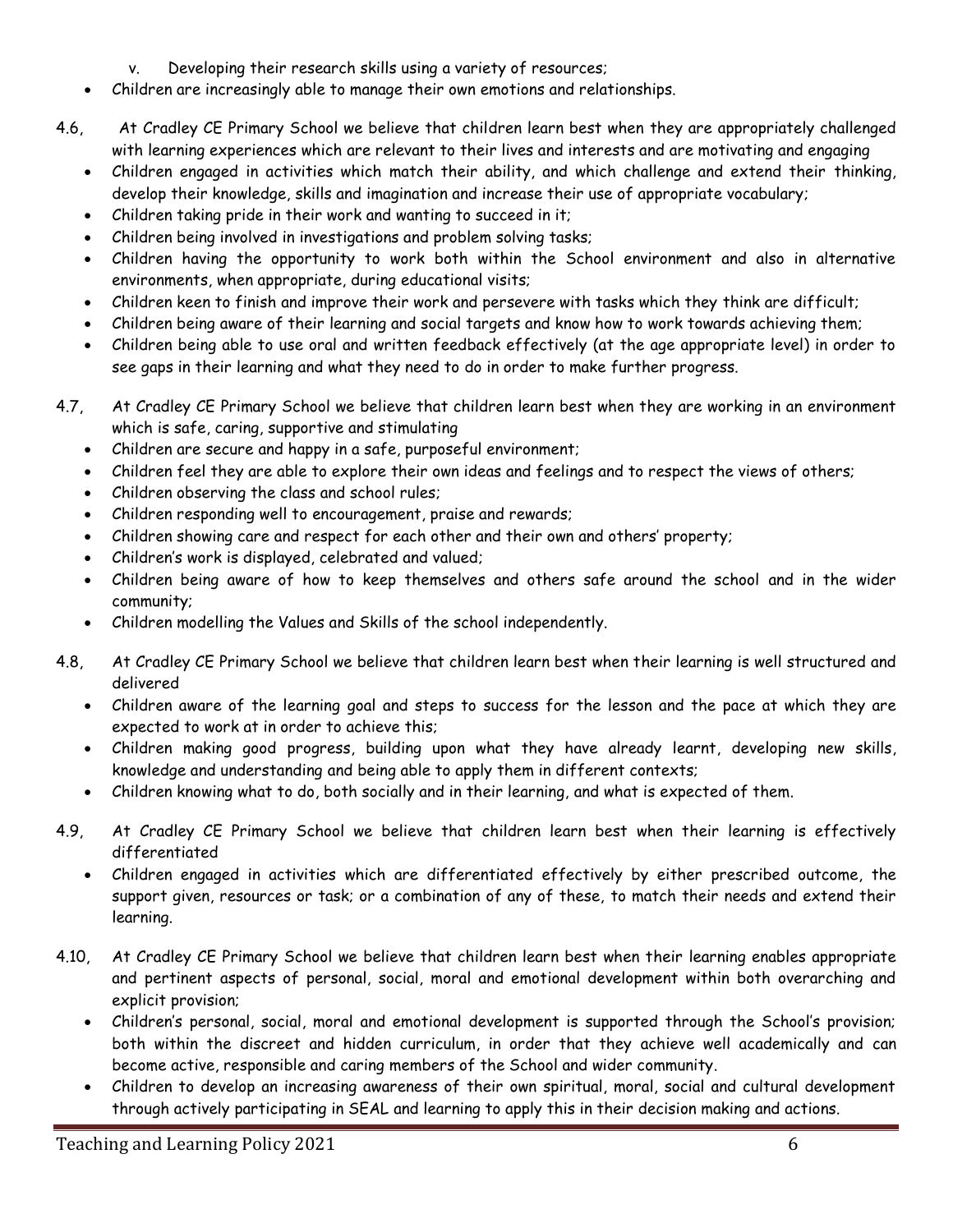Children to develop an increasing awareness of the School's Values and Skills in their learning and actively participate in demonstrating these effectively.

# **5, What is 'good teaching'?**

- 5.1, At Cradley CE Primary we believe that good teaching is when teachers (and other School staff when applicable);
	- Form positive relationships with the children in their class and other members of the school community;
	- Plan lessons effectively which take children's prior learning and current assessment into account and are appropriately differentiated in order that the lessons consolidate, build upon and extend learning for all children;
	- Insist on high expectations of learning and social behaviours;
	- Ensure that effective direction and support is given in order that the children make good progress;
	- Demonstrate secure subject and pedagogical knowledge in order to inspire children and build their understanding;
	- Apply a range of teaching styles which appropriately match the children's learning styles in order to sustain their concentration, motivation and application;
	- Develop and sustain good links and focussed communication with parents/carers in order to support the children's learning;
	- Develop and maintain safe, secure and inspiring classroom and learning environments;
	- Demonstrate effective lesson organisation;
	- Effectively assess and monitor children's progress in order that they can extend children's learning both within individual lessons and over time;
	- Use resources effectively, including other adults, to support children's learning;
	- Use technology effectively in order to support children's learning;
	- Develop the range of reading skills required to access all the curriculum effectively;
	- Use questioning effectively to gauge and extend children's skills, knowledge and understanding;
	- Are reflective regarding their professional practice and the overall provision the School offers.
	- Ensuring that teachers and teaching assistants are equipped with the necessary skills, resources and knowledge needed in order to provide the children with the best possible learning experiences both in class and when undertaking interventions.
- 5.2, At Cradley CE Primary we believe that good teaching is when teachers (and other School staff when applicable) form positive relationships with the children in their class and other members of the school community;
	- Adults and children demonstrating mutual respect;
	- Adults and children developing a good rapport with one another;
	- Adults demonstrating respect and consideration for themselves and others;
	- Adults understanding that their behaviour is a model for the children in the school and therefore ensuring that their behaviour is exemplary;
	- Adults working with children to establish and meet rules and targets for both learning and behaviour;
	- Adults demonstrating support, encouragement and praise to children and other adults and encouraging this to be reciprocal within the School community;
	- Adults taking pride in shared and personal successes;
	- Adults taking an active part in the life of the school by acting professionally and with sensitivity;
	- Adults working and communicating effectively with children, colleagues at all levels and parents/carers in order to maximise children's learning;
	- Adults being keen, able and confident to tell their colleagues about their school-day in an honest way.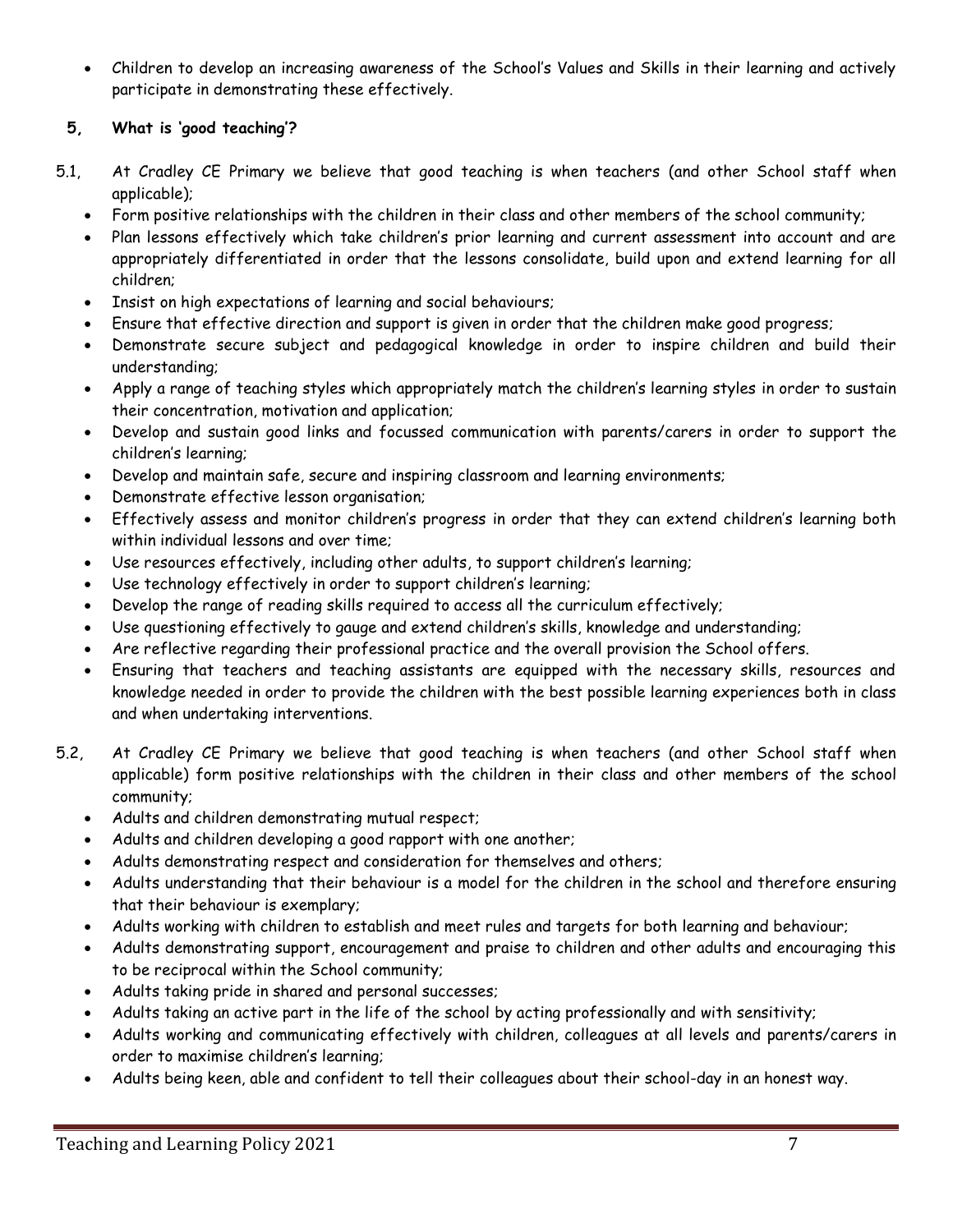- 5.3, At Cradley CE Primary we believe that good teaching is when teachers plan lessons effectively which take children's prior learning and current assessment into account and are appropriately differentiated in order that the lessons consolidate, build upon and extend learning for all children;
	- Senior leaders develop clear and consistent structures and systems for all aspects of curriculum planning;
	- Teachers and School leaders, at all levels, have an understanding of and are able to effectively utilise the complete planning process; including the use of the Year Road maps to develop long, medium and short term plans, to inform both the construction of the curriculum and its delivery;
	- All planning is suitably differentiated for all learners with clear learning and steps to success in language the children will understand;
	- Planning identifies a range of engaging activities to develop children's skills, knowledge and understanding;
	- Planning explicitly notes appropriate subject specific language;
	- Planning details resources to be used which support learning, including the strategic deployment of any other adults;
	- Planning shows that the teacher has been reflective and assessed the children's work, annotating this to indicate potential next steps in the children's learning which will directly move the learning on;
	- Teachers have the opportunity to plan together where appropriate.
- 5.4, At Cradley CE Primary we believe that good teaching is when teachers (and other adults when applicable) insist on high expectations of learning behaviours;
	- Senior leaders develop clear and consistent structures and systems for all members of the School community that identify expectations for both learning and social behaviours;
	- Teachers and other adults maintain positive relationships with the children without underestimating the need for good behaviour;
	- Lessons are well paced, interesting and match the children's learning needs so that all children are encouraged to display good learning behaviours;
	- Teachers and other adults consistently but sensitively use the School's Behaviour Policy in order that all children know what is expected of them, can learn and socialise appropriately and understand the difference between right and wrong and that there are consequences to their actions;
	- Children are praised and rewarded for the good things that they do and sanctioned if they do not do the right thing.
- 5.5, At Cradley CE Primary we believe that good teaching is when teachers (and other adults when applicable) ensure that effective direction and support is given in order that the children make good progress;
	- Senior leaders develop clear and consistent structures and systems for all members of the School community that identify expectations for both learning and social behaviours;
	- Children are given clear consistent direction about their expected conduct both in lessons and around the School;
	- Children's work is regularly, diagnostically assessed; verbally or in written form, clearly stating what the children have done well and what their next steps in their learning are;
	- Teachers and children; and teachers and senior leaders, have regular discussions about the children's work which affect provision and support arising from this within the accountability process;
	- Children and teachers use a variety of accurate, timely and regular assessment strategies in order to assess children's work in relation to the lesson's learning;
	- Teachers and children to develop accurate and timely use of the assessment performance descriptors for Reading, Writing and Mathematics in line with the 2014 Primary Curriculum;
	- Teachers have a secure understanding of what each child is capable of in their class and will only accept appropriate outcomes for each individual, relative to their ability and moderate work within year groups, phases and across the school in order to support accuracy and consistency;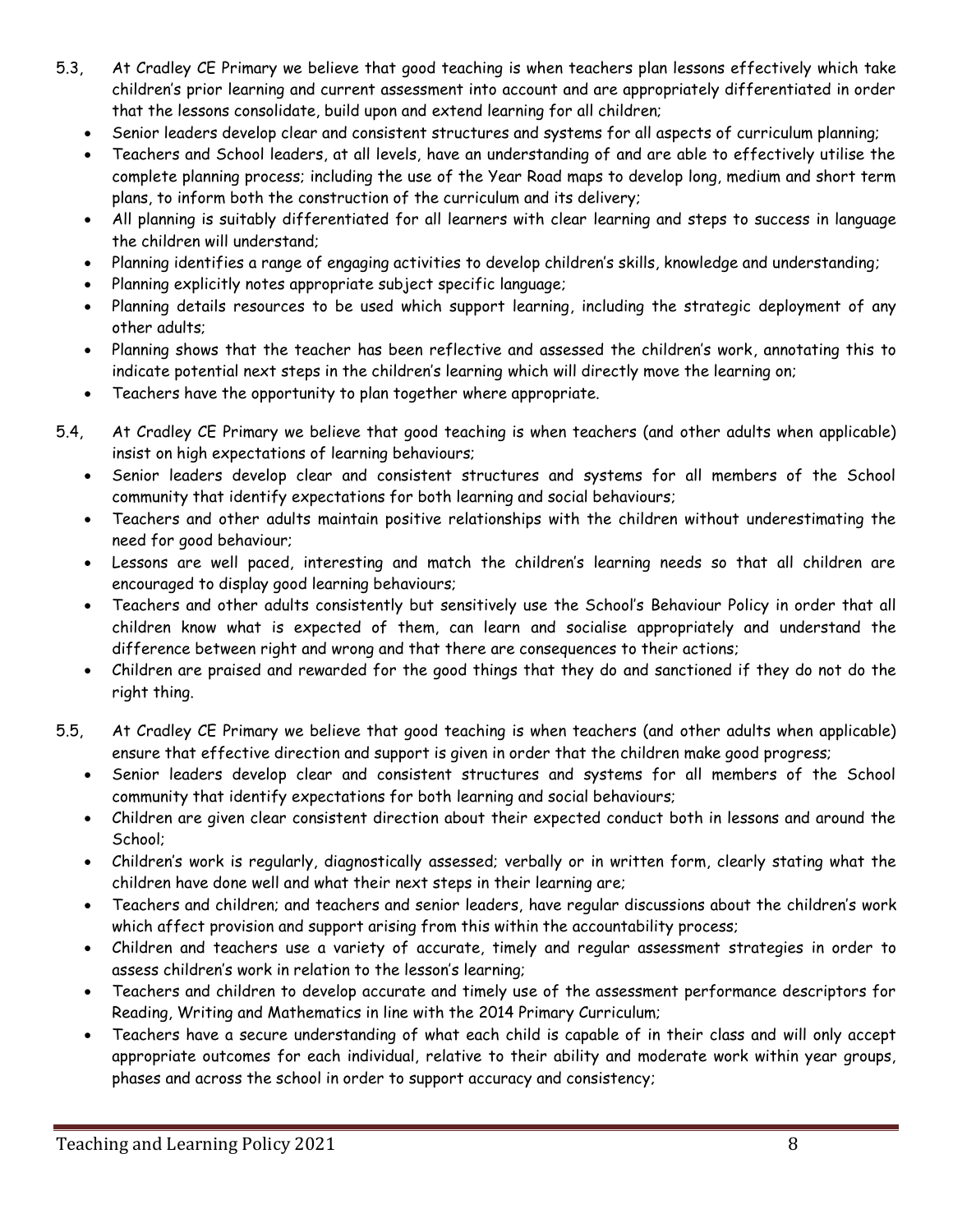- Teachers have a secure understanding of progression within each core subject (English, Mathematics, Science and ICT); including what skills, knowledge and understanding need to be demonstrated for a child to aim to achieve at National Standard and what the next steps for that child are in order that they make progress in their learning, or where to find this information for all curriculum subjects.
- 5.6, At Cradley CE Primary we believe that good teaching is when teachers demonstrate secure subject and pedagogical knowledge in order to inspire children and build their understanding;
	- Teachers have a good knowledge of each subject that they are teaching and an understanding of progression of learning in that subject;
	- Teachers engage children throughout the lesson by providing clear and concise explanations and expectations, a good balance of challenging and appropriate activities, questions and discussion points and opportunities to assess what has been learnt and develop considered accurate responses to the next steps in their study or learning;
	- Teachers are instrumental in their own Professional Development; actively taking part in Continuing Professional Development (CPD) sessions both within school and elsewhere;
	- Subject Leaders and other designated staff within the school leading CPD sessions for colleagues on areas of specific need in order to support and develop staff knowledge as required;
	- Undertaking reciprocal peer observations in order to support colleagues, further enhance their own practice and develop a learning ethos across the school.
- 5.7, At Cradley CE Primary we believe that good teaching is when teachers apply a range of teaching styles which appropriately match the children's learning styles in order to sustain their concentration, motivation and application;
	- Teachers have a clear understanding of the variety of teaching styles, which ones they instinctively use and plan to utilise the other teaching styles accordingly;
	- Teachers have a clear understanding of the variety of learning styles of the children in their class and match their teaching styles accordingly;
	- Teachers use this knowledge in order to develop children's learning and sustain the concentration and motivation of the children in their class.
- 5.8**,** At Cradley CE Primary we believe that good teaching is when teachers develop and sustain good links with parents/carers in order to support the children's learning;
	- Senior leaders, at all levels, teachers and other staff use informal and formal opportunities to develop positive relationships with parents/carers that enable clear, honest and relevant information to be shared which is aimed at supporting learning and the development of good learning and social behaviours;
	- Teachers use the following opportunities to work towards the aim stated above;
		- i. Formal opportunities such as parents/carers consultations, annual reports and meetings organised at the request of either School or parents/carers;
		- ii. Informal opportunities such as at the beginning and end of each school day, on educational visits and through extended schools opportunities;
		- iii. Inviting parents into School so that they can share their expertise in order to support children with their learning;
		- iv. Liaising regularly with parents and carers in a variety of ways including; sending Collective Worship invitations, Church service invitations and home/school communication books and Reading Diaries;
		- v. Parents/carers, children and a member of School staff all sign a Home/School agreement in order to establish the roles, rights and responsibilities of all members of the School community.
- 5.9, At Cradley CE Primary we believe that good teaching is when teachers develop and maintain safe, secure and inspiring classroom and learning environments;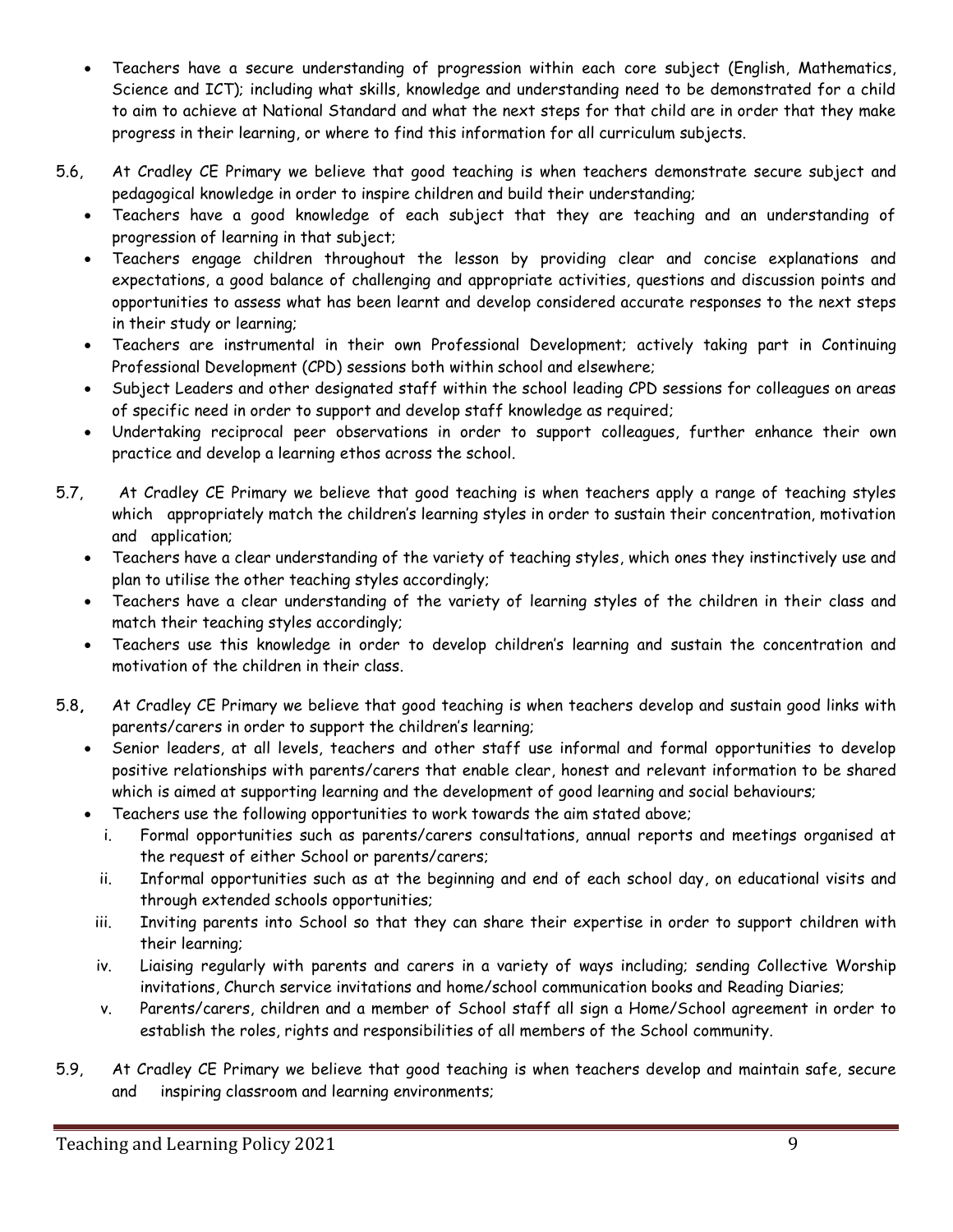- Senior leaders, at all levels, and all staff take time to consider both the classroom and learning environments in terms of their safety and are continually looking for ways to improve them;
- The classroom and learning environments will be managed in a way that supports the development of learning; academic, social and emotional. Features of this will include:
	- i. Furniture being arranged to facilitate different types of learning; through whole class teaching, group work, one to one and also to ensure inclusion;
	- ii. High quality classroom and corridor display with good balance between the celebration of children's work (double mounted) and annotated with the child's name, class group and an explanation of the work and displays that develop children's learning by providing expectation and/or support;
	- iii. Age and ability appropriate learning resources which are clearly labelled and accessible for all children as appropriate;
	- iv. Working Walls and help tables which encourage children to have an interest in books and reading, researching and investigating a broad and balanced curriculum;
	- v. All classroom and corridor displays will, as far as is practicable, reflect the cultural and linguistic diversity of the School population including annotations and titles in other languages represented and spoken by the children in the school;
	- vi. The acknowledgement by School leaders, at all levels, and all staff that communal areas within the School environment such as the playgrounds, School Halls and 'Rewards Rooms' contribute to the academic, social and emotional development of children and therefore receive due consideration and are developed accordingly;
	- vii. Further expectations for the classroom environment can be found in the School's Display Policy.
- Teachers ensuring that children have the opportunity to work both within the School environment and also in alternative environments, when appropriate, during educational visits.
- 5.10, At Cradley CE Primary we believe that good teaching is when teachers demonstrate effective lesson organisation;
	- Lessons are well structured to include appropriate time for an introduction, independent or collaborative tasks and for a plenary or series of mini-plenaries with ample opportunity for teacher/child interaction, in order to discuss, enhance, reflect and further develop the children's learning;
	- Teachers provide clear direction to ensure children know what they are doing and how to do it including the modelling and demonstration of key elements within lessons, working with a guided focus group when appropriate using the day-to-day assessment of the children's progress.
	- Teachers apply the most appropriate classroom organisation, both in terms of the physical environment and also how the children are organised, in order to match and contextualise the children's learning;
	- Opportunities are available for children to engage in practical activities, investigations and problem solving;
	- Teachers provide opportunities for children to practice and reinforce skills learnt and appropriate extension and challenge activities;
	- Teachers use appropriate resources, including the use of ICT to support and extend children's learning;
	- Resources are clearly labelled, the children can access them and use them with increasing independence;
	- Teaching Assistants are well deployed, optimising all learning opportunities and throughout their conduct in school set high expectations of themselves and the children.
- 5.11, At Cradley CE Primary we believe that good teaching is when teachers effectively assess and monitor children's progress in order that they can affect children's learning both within individual lessons and over time;
	- Senior leaders, at all levels, and all teachers maximise the opportunities to impact on children's learning through self-evaluation structures, the School's 'Accountability' structure and on-going classroom assessment and feedback. This will involve senior leaders, at all levels, and teachers engaging in the following activities and affecting practice accordingly;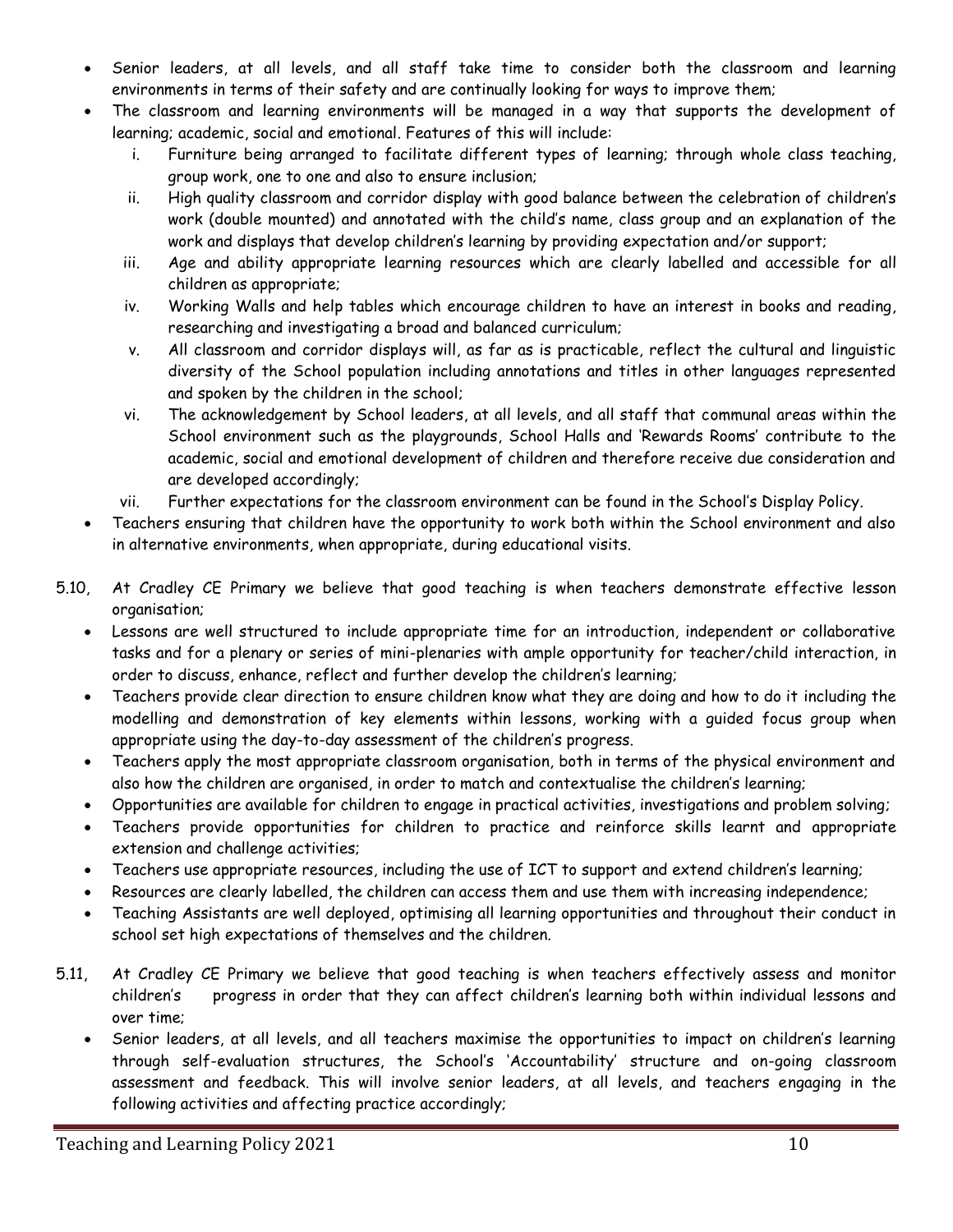- i. The analysis of statutory assessment data to evaluate individual, group and cohort standards and achievement;
- ii. The regular assessment and tracking of children's standards and achievement in Reading, Writing and Mathematics in years 1-6 in relation to individual targets set;
- iii. The regular evaluation of progress shown by all children in years 1-6 (in the areas noted above) through discussion between senior leaders, including the Children's Champion;
- iv. The regular monitoring of progress in Foundation Stage, establishing provision targets for individual, group and cohorts of children against assessment criteria within the Foundation Stage Profile;
- v. Class teachers regularly assessing children's understanding and progress both within lessons, at the end of lessons and over time in order to quickly recognise children's barriers to learning and moving swiftly to overcome them and using these assessments to inform the next stage of learning and the planning process;
- vi. Teachers providing encouragement, praise and rewards for the effort, outcomes and progress children make;
- vii. Teachers use diagnostic feedback to children; either verbally or in written form, which can be used by the child to improve their learning with the child becoming increasingly active within this process;
- viii. Children becoming increasingly involved in assessing their own and others learning and taking appropriate actions to develop this e.g. self-assessment against the lessons learning steps to success.
- ix. Teachers liaising with the School's Children's Champion in the formulation and implementation of any intervention programme including children's Individual Education Plans (IEPs) and evaluating the impact of these on the children's learning.
- 5.12, At Cradley CE Primary we believe that good teaching is when teachers use resources effectively, including other adults, to support children's learning;
	- Teachers ensure that each classroom has a basic set of age and ability appropriate resources;
	- Subject or aspect leaders ensure that specialist resources are stored, maintained and audited in designated areas;
	- Children are taught how to use resources correctly and safely and also to respect and maintain equipment;
	- Care is taken that resources reflect the cultural and linguistic diversity of the school and that all children have equal opportunities to use these resources;
	- Resources used are appropriate to the task and age of children in supporting and engaging them with their learning;
	- Other adults are deployed effectively to work with individual children or small groups of children both within the classroom and in intervention activities to maximise learning opportunities.
- 5.13, At Cradley CE Primary we believe that good teaching is when teachers use technology effectively in order to support children's learning;
	- Senior leaders, at all levels, and teachers use the School's electronic assessment system (Scholarpack) to record and monitor children's progress against the targets set at the beginning of the year and affect provision accordingly;
	- Teachers increasingly use a wide range of technology to support, enhance and engage children in their learning and encourage and support children to use these resources increasingly independently.
- 5.14, At Cradley CE Primary we believe that good teaching is when teachers use questioning effectively to gauge and extend children's skills, knowledge and understanding;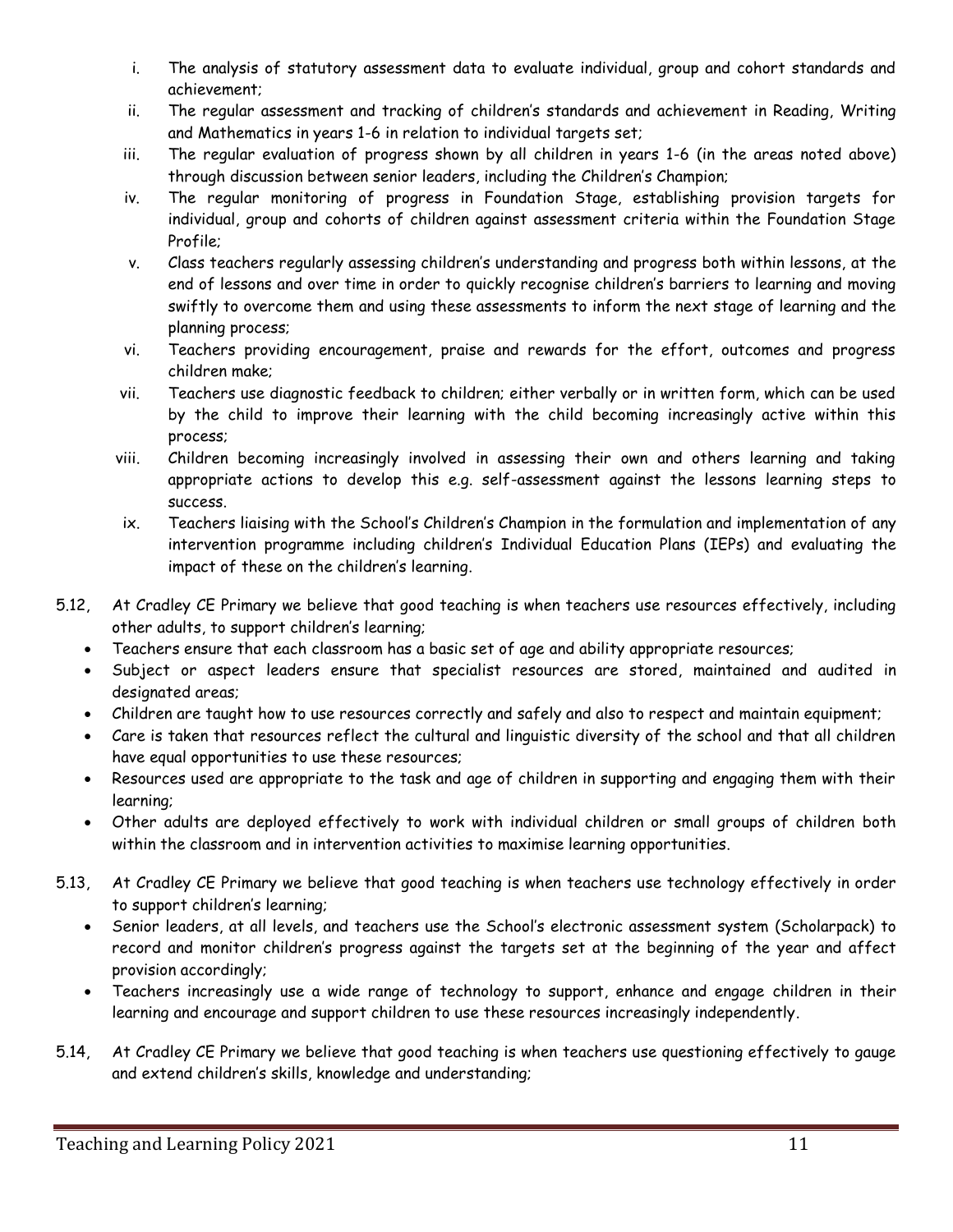- Teachers ask a range of questions (comprehension, knowledge, application, analysis, synthesis and evaluation) to children in order to check understanding and move their learning forward; and increasingly expect the children to ask such questions themselves using the appropriate language.
- 5.15, At Cradley CE Primary we believe that good teaching is when teachers are reflective regarding their professional practice and the overall provision the School offers.
	- Senior leaders, at all levels, and all staff are aware of the need to be both reflective and proactive in developing both the School and themselves in order to develop and sustain effective provision and practice. This is exemplified through effective and robust School systems and structures within the accountability process including:
		- a. School self-evaluation practices;
		- b. The Performance Management Cycle;
		- c. Bespoke whole, group or individual staff Continuing Professional Development
		- d. The School's meetings cycle; including Governors, Senior Leaders, teaching staff, EYFS and Nursery, and teaching assistants.
		- e. Informal support from colleagues at a variety of levels.

#### 6, **What is a good lesson?**

- 6.1, At Cradley CE Primary School we believe that a good lesson should comprise of the following elements;
	- Planning Before the lesson
	- Introduction to the lesson
	- Main teaching
	- Group teaching and independent activities
	- End of the lesson; plenaries and/or mini plenaries within the lesson
	- Use of assessment and evaluation before, during and after the lesson.

#### 6.2, **Planning - Before the lesson teachers will:**

- Use formal and on-going assessments in order to determine where the children are in their learning and their next steps;
- Establish a clear learning goal ' I am learning to/about' in 'child friendly' language arising from this assessment, the steps to success that will enable the children to achieve the learning and opportunities for both children and the teacher to assess progress against these;
- Establish an initial 'hook' that will motivate and engage the children;
- Contextualise the learning either by making it relevant to the lives and/or interests of the children, and where appropriate making cross curricular links e.g. within the IPC unit – The Big Idea being studied;
- Plan an appropriate structure of differentiated activities that will enable the children to engage in their learning and meet the learning; including the use of other adults and the timings of the lesson; ensuring maximum learning opportunities and catering for all learning styles.

#### 6.3, **Introduction to the lesson – A good introduction to a lesson will include:**

- Recapping on prior learning, allowing time for the children to look at their feedback from the previous lesson;
- Sharing the learning with the children and referring to at different stages throughout the lesson to keep learning focussed; (There may be circumstances when the 'I am learning to/about' is developed later in the lesson e.g. arising from an investigative activity.)
- Sharing the learning goal and lesson's steps to success with the children so that they know exactly what they need to do in order to achieve the learning and where appropriate enabling the children to develop own steps to success through clear modelling;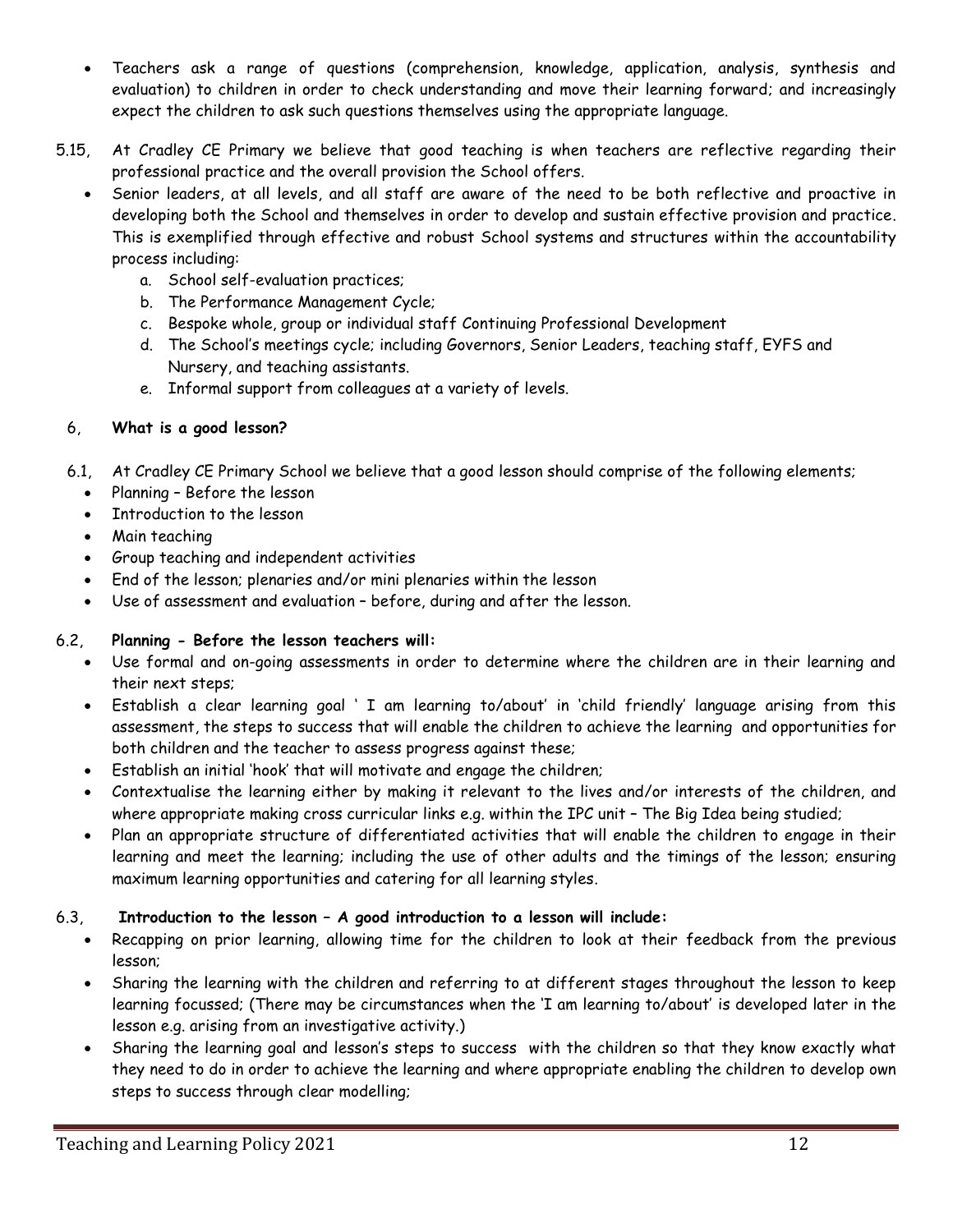- Introducing subject specific language which is modelled by the teacher during the session with an expectation that the children will use the vocabulary in their verbal and written responses;
- Putting the learning into context; explaining to the children why they are learning what they are learning;
- Using appropriate resources, including ICT and other adults, in order to support children's learning;
- Ensuring there is a good balance between teacher and child talk and that all children are actively involved, engaged and challenged in meaningful activities;
- A wide range of assessment strategies are used by both the children and the teacher in order to ascertain progress made and assessed in line with the National standard from the assessment performance descriptors for Reading, Writing and Mathematics;
- Evidence of positive relationships between children, their teacher and the other adults in the room; everyone displaying good social and learning behaviours.

#### 6.4, **Main teaching - The main teaching part of the lesson will include:**

- Informing the children of the learning, steps to success and specific language to be used;
- Teacher modelling the process and task which is expected of the children;
- Using resources which stimulate, sustain and support children's learning;
- Appropriately differentiated questioning;
- Good pace to the lesson; ensuring that it is not too quick that children are not understanding their work and are being left behind; but pacey enough that children remain engaged;
- Secure subject knowledge demonstrated by the class teacher;
- All children actively involved and engaged in their learning;
- High expectations of children both in terms of their work and their learning and social behaviours;
- Praise for the children when they do the right thing, achieve well and make progress;
- A wide range of assessment strategies which are used by both the children and the teacher;
- Evidence of positive relationships between children, their teacher and the other adults in the room; everyone displaying good social and learning behaviours.

#### 6.5, **Group teaching and independent activities – This part of the lesson will include:**

- Differentiated activities through prescribed outcome, support, resources, etc which match the learning and steps to success;
- Opportunities provided for the children to talk about learning, experimenting with concepts, asking questions and learning in preferred learning style;
- The teacher normally teaching a focus group; moving that group's learning forward and maximising all opportunities for learning;
- Effective use of other adults both class based TAs and Learning Support, in order to support learning and/or move it forward;
- Mini plenaries, where appropriate, to either move learning on, consolidate learning or address misconceptions;
- Children receiving positive and diagnostic feedback about their effort and their learning;
- Time reminders to indicate to the children how long they have left to complete activities;
- A purposeful learning atmosphere dependent on the task the children are completing.

#### 6.6, **End of the lesson – A good plenary or series of mini plenaries will include:**

- Reference to the learning that has taken place and steps to success;
- Teachers and increasingly children making assessments which will inform future learning;
- The use of a range of assessment strategies; allowing children time to reflect on their learning, checking to see if they have met the lesson's learning using the lesson's steps to success;
- Children receiving positive and diagnostic feedback about their effort and work;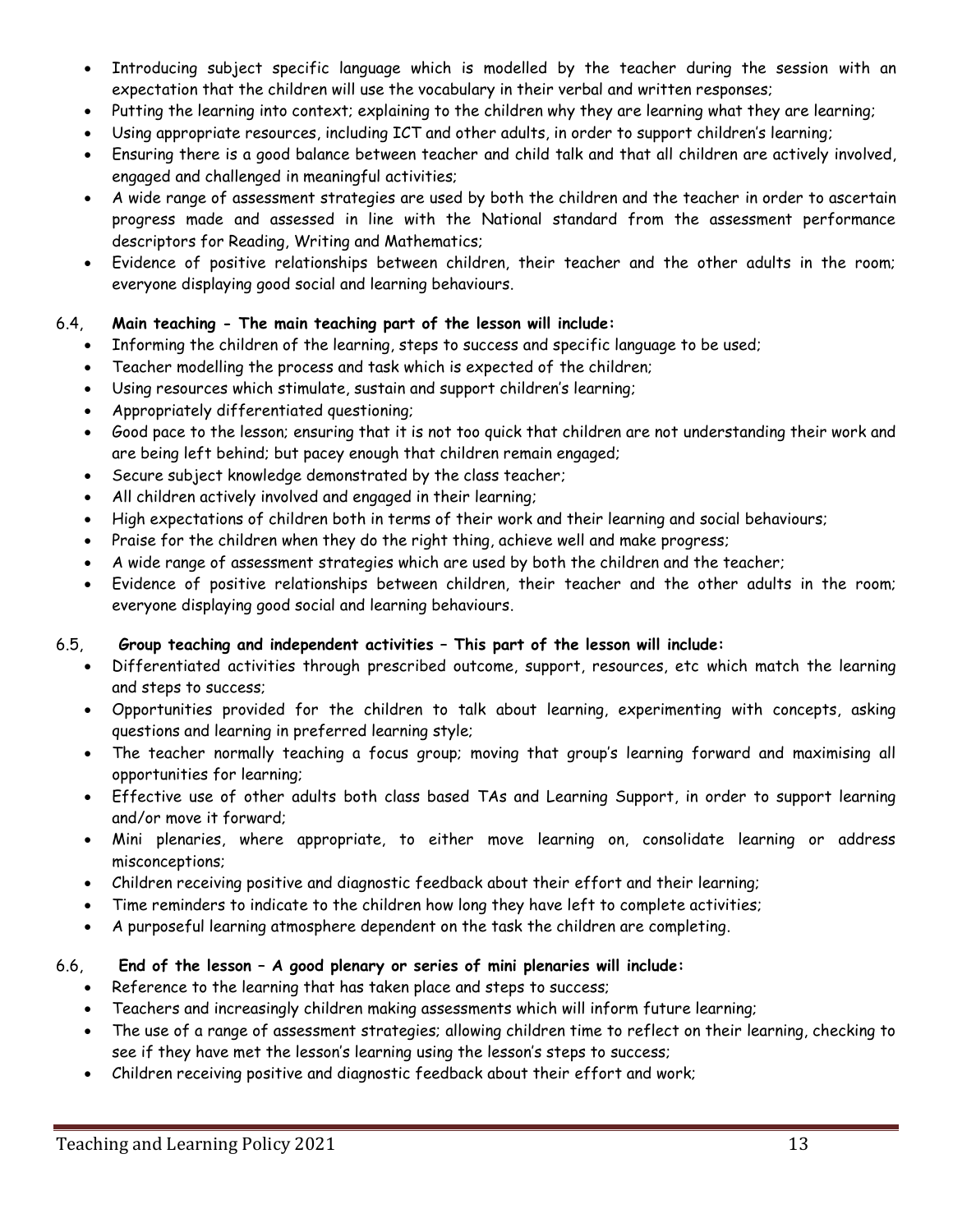Consolidation on the lesson's learning, reflecting on whether the steps to success have been achieved, moving learning forward, addressing misconceptions, further peer or teacher modelling of work, making links to future learning.

### 6.7, **Assessment and evaluation – after the lesson good assessments made by the teacher will include:**

- Evaluating whether all the children or groups of children achieved the learning and met the lesson's success criteria, and whether the children's learning moved on and if it didn't, why not?
- Reflecting on which parts of the lesson went well, which parts were the children most engaged in; and which parts of the lesson did not go so well and why;
- Reflecting on whether the work needs to be revisited at the start of the next lesson or does the learning objective need to be completely revisited again;
- Diagnostically marking the children's work, clearly stating what they have done well and what the next stages in their learning are (using the School's marking codes);
- Using assessment to inform future planning and next steps in learning and the assessment performances descriptors for Reading, Writing and Mathematics to regularly moderate and ascertain whether the child is at national standard and what is needed in order for them to achieve this.

#### 7, **Curriculum Planning**

- 1) Cradley CE Primary School's planning is based on the following requirements:
	- The new Primary National Curriculum 2014;
	- the Early Years Foundation Stage Framework ;
	- the Herefordshire Agreed Syllabus for Religious Education; and most importantly;
	- the needs of the children we are teaching.
- 2) Long Term Planning
	- Our individual Year Road Maps (Y1-6) plots the content covered from reception to year six for each individual year group and each curriculum area;
	- It enables us to ensure balance and progression across the school and to identify cross curricular links and opportunities for educational visits.
- 3) Medium Term Planning.
	- For English and Mathematics we use the planning provided by the National Curriculum Programme of Study for each subject, although we alter sections in order to meet the needs of our own children.
	- In the Foundation Stage, our medium term plans are based on guidance within the Foundation Stage Profile.
- 4) Short Term Planning
	- Short term plans are drawn up by teachers, as appropriate, for all subjects each week, unless a unit of work is being taught as a block when it will be planned accordingly. The plans identify the learning goal, success criteria, key vocabulary, assessment opportunities, direct teaching input, key questions, differentiated activities at different levels and resources for learning.

#### 8, **The Role of Teaching Assistants**

- 8.1, We have a number of support staff who play a central and specialised role in our learning processes. Key elements of their role are:
	- To support the teaching; either through direct delivery or by enabling access for identified children;
	- Supporting a small group within the classroom;
	- Delivering intervention groups;
	- Carrying out assessments;
	- Preparing resources;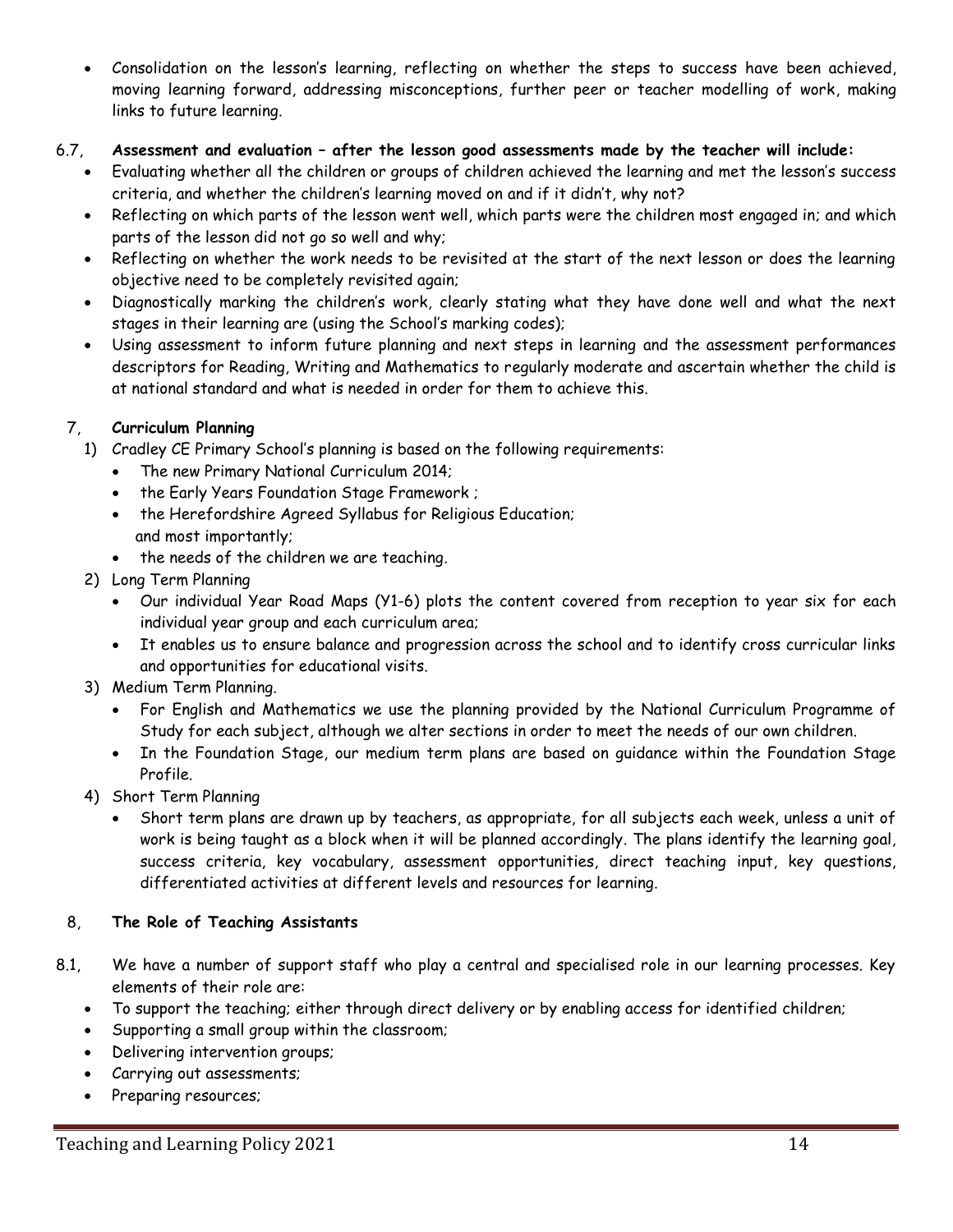Supporting children with IEPs / Individual Behaviour Plans (IBPs) or statements of special educational needs.

#### 9, **Behaviour Management**

9.1, We believe that excellent standards of behaviour are central to effective learning. Our Behaviour Policy outlines our procedures relating to behaviour both within the class room and in the wider School environment.

#### 10, **Assessment, Record Keeping and Reporting (please refer to the School's Assessment Policy)**

- 10.1, Children's standards and achievements across the curriculum are assessed in line with the School's Assessment Policy. Assessment for years 1-6 includes:
	- a) On-going assessment practices within class and group sessions, including the sharing of and reference being made to Learning Goal and Steps to Success and self and peer assessments of understanding, outcomes and progress.
	- b) Marking of children's work; against the shared Learning and for accuracy of answer (for all written work) and diagnostically (regularly in line with School expectations).
	- c) Formal assessments from the assessment performance descriptors for English and Mathematics at the end of every half term and further assessments for particular aspects of the curriculum as necessary. These are recorded within the School's electronic assessment system.
- 10.2, Children's standards and achievements in the Foundation Stage are assessed in line with the School's Foundation Stage Policy. Assessment in Foundation Stage includes both on-going assessment and marking of children's work as noted above but at an age appropriate level. The Foundation Stage Profile is used to assess children throughout and at the end of the academic year.
- 10.3, Assessments are used diagnostically by teachers to evaluate learning and inform teaching and by teachers and senior leaders within the Accountability Process to evaluate individual and groups of children's standards and achievements and provision and to inform future provision and school development.
- 10.4, All children in years 1-6 have individual assessment targets both in terms of National Curriculum and within on-going assessment and diagnostic marking practices. Progress against these targets is reviewed regularly by the class teacher, Subject Leaders and other senior Leaders. This information is used by each of these to affect provision and school development.
- 10.5, Assessment information across the curriculum; both standards and achievements, are shared with parents/carers at Teacher Consultation Meetings, within Annual Reports and at the end of the academic year; which includes information about the next steps for learning in the core subjects.

#### 11, **Summative Assessment**

11.1, The school's arrangements for formal assessments throughout the year are outlined in the Assessment Policy. Results from these assessments are used for targeting and tracking purposes to ensure progress and achievement in learning.